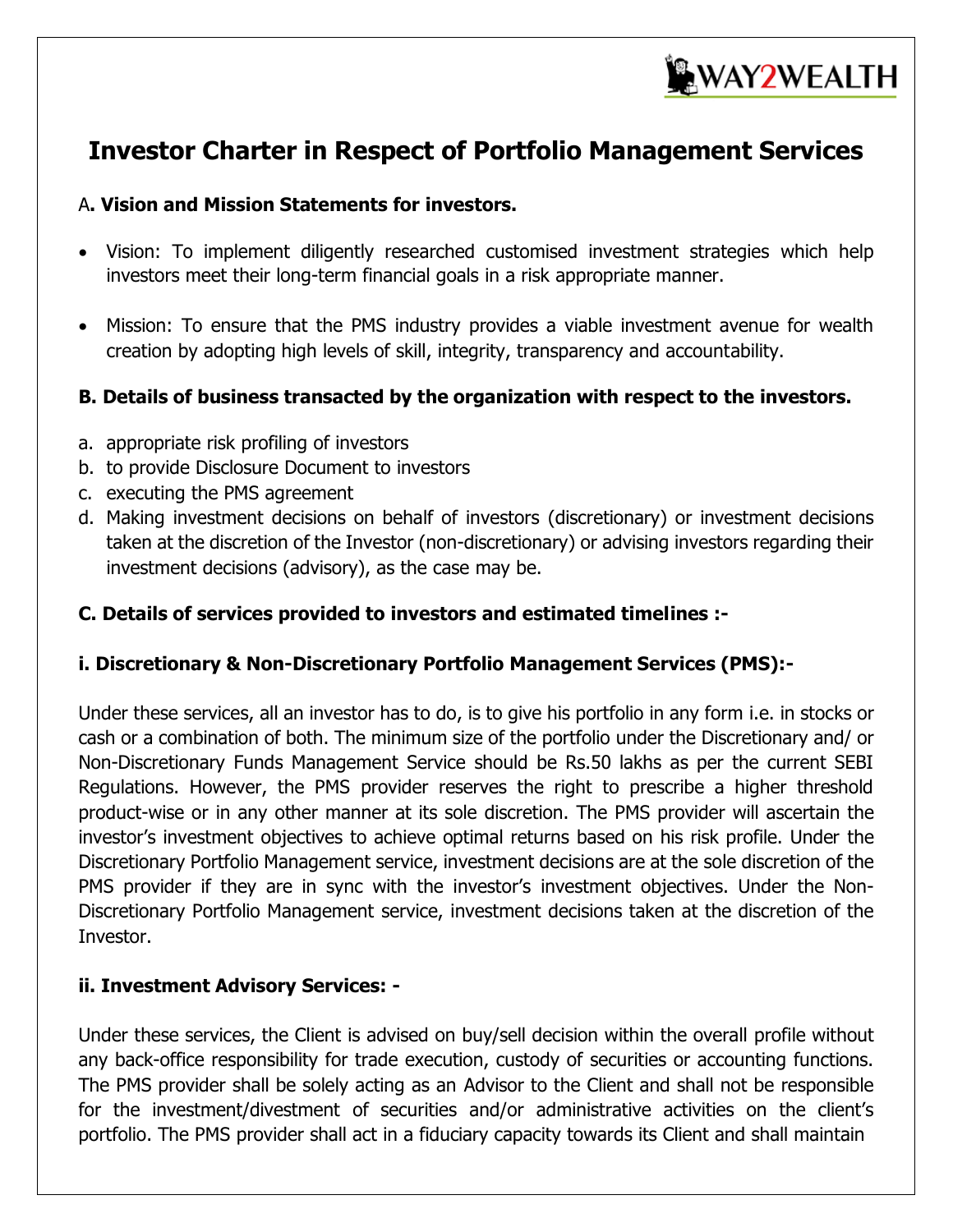

arm's length relationship with its other activities. The PMS provider shall provide advisory services in accordance with guidelines and/or directives issued by the regulatory authorities and/or the Client from time to time in this regard.

#### **iii. Client On-boarding**

- a. Ensuring compliance with KYC and AML guidelines.
- b. franking & signing the Power of Attorney to make investment decisions on behalf of the investor.
- c. opening demat account and funding of the same from the investor's verified bank account and/or transfer of securities from verified demat account of the investor and
- d. Mapping the said demat account with Custodian.

#### **iv. Ongoing activities**

- a. To provide periodic statements to investors as provided under the PMS Regulations 2020 and other SEBI notifications and circulars ("PMS Regulations") and
- b. Providing each client an audited account statement on an annual basis which includes all the details as required under the PMS Regulations.

#### **v. Fees and Expenses**

Charging and disclosure of appropriate fees & expenses in accordance with the PMS Regulations.

#### **vi. Closure and Termination**

Upon termination of PMS Agreement by either party, the securities and the funds lying in the account of the investor shall be transferred to the verified bank account/ demat account of the investor.

#### **vii. Grievance Redressal**

Addressing in a time bound manner investor's queries, service requests and grievances, if any, on an ongoing basis.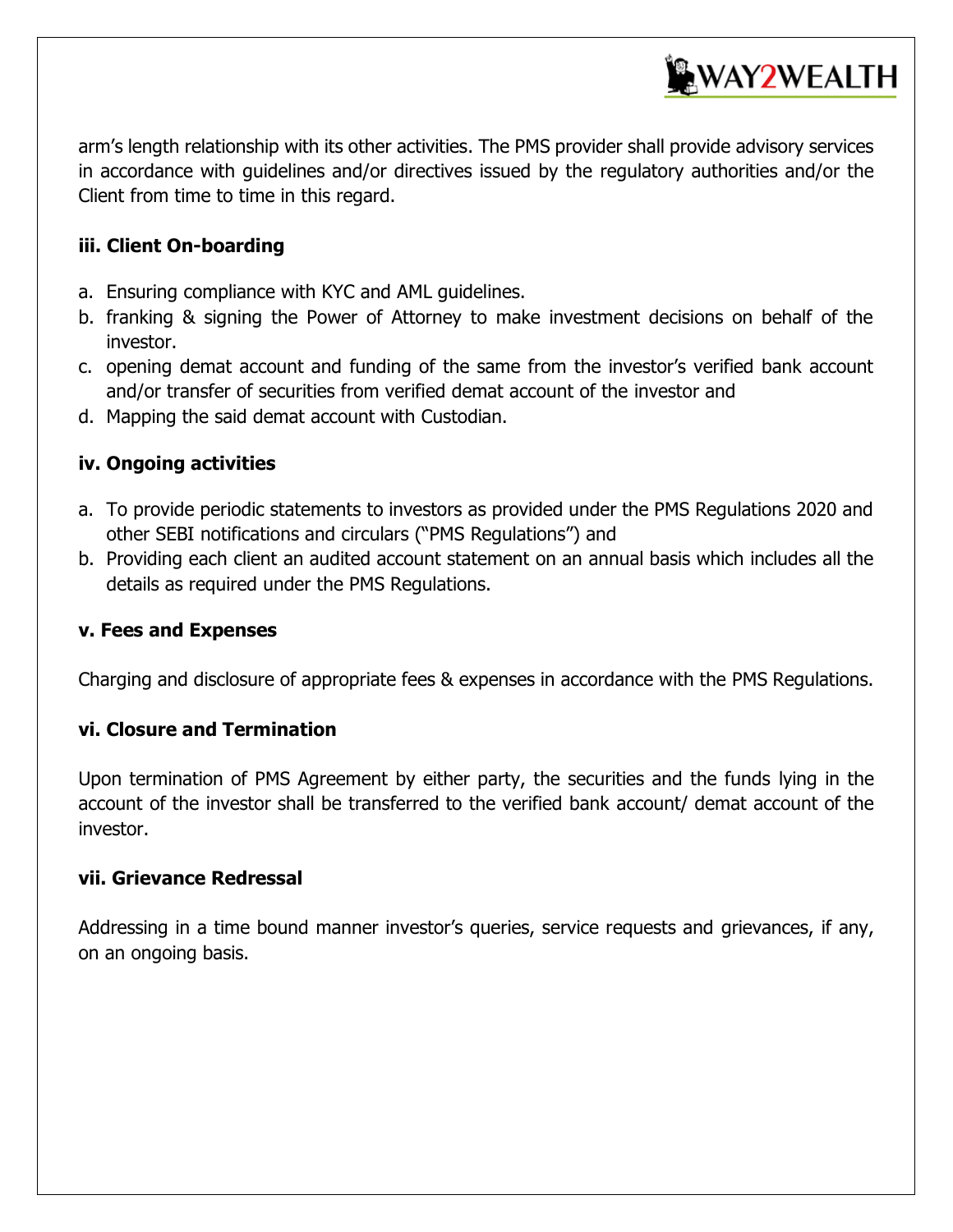

Timelines of the services provided to investors are as follows:

| S.No           | <b>Service / Activity</b>                                                                                                             | <b>Timeline</b>                                                                                                                                                                                                                        |  |  |  |
|----------------|---------------------------------------------------------------------------------------------------------------------------------------|----------------------------------------------------------------------------------------------------------------------------------------------------------------------------------------------------------------------------------------|--|--|--|
| 1              | Opening<br><b>of</b><br><b>PMS</b><br>account<br>(including demat account) for<br>residents.                                          | 7 days from receipt of all requisite documents from<br>the client, subject to review of the documents for<br>accuracy and completeness by portfolio manager and<br>allied third party service providers as may be<br>applicable.       |  |  |  |
| $\overline{2}$ | Opening<br><b>of</b><br><b>PMS</b><br>account<br>(including demat account) for<br>non-individual clients.                             | 14 days from receipt of all requisite documents from<br>the client, subject to review of the documents for<br>accuracy and completeness by portfolio manager and<br>allied third party service providers as may be<br>applicable.      |  |  |  |
| 3              | Opening<br>of<br><b>PMS</b><br>account<br>(including demat account, bank<br>account and trading account)<br>for non-resident clients. | 14 days from receipt of all requisite documents from<br>the client, subject to review of the documents for<br>accuracy and completeness by portfolio manager and<br>allied third party service providers as may be<br>applicable.      |  |  |  |
| 4              | Registration of nominee in PMS<br>account and demat account.                                                                          | Registration of nominee should happen along with<br>account opening, therefore turnaround time should<br>be same as account opening turnaround time.                                                                                   |  |  |  |
| 5              | Modification of nominee in PMS<br>account and demat account.                                                                          | from<br>receipt of requisite nominee<br>10<br>days<br>modification form, subject to review of the documents<br>for accuracy and completeness by portfolio manager<br>and allied third party service providers as may be<br>applicable. |  |  |  |
| 6              | Uploading of PMS account in<br>KRA and CKYC database.                                                                                 | 10 days from date of account opening (Portfolio<br>Manager may rely on the custodian for updating the<br>same).                                                                                                                        |  |  |  |
| $\overline{7}$ | Whether portfolio manager is<br>registered with SEBI, then SEBI<br>registration number.                                               | At the time of client signing the agreement; this<br>information should be a part of the account opening<br>form and disclosure document.                                                                                              |  |  |  |
| 8              | <b>Disclosure</b><br>latest<br>about<br>networth of portfolio manager<br>and total AUM.                                               | Disclosure of portfolio manager's total AUM - monthly<br>to SEBI<br>Disclosure of latest networth should be done in the<br>disclosure document whenever there are any material<br>changes.                                             |  |  |  |
| 9              | <b>PMS</b><br>Intimation of type of<br>$account$ - discretionary.                                                                     | At the time of client signing the agreement; this<br>information should be a part of the account opening<br>form.                                                                                                                      |  |  |  |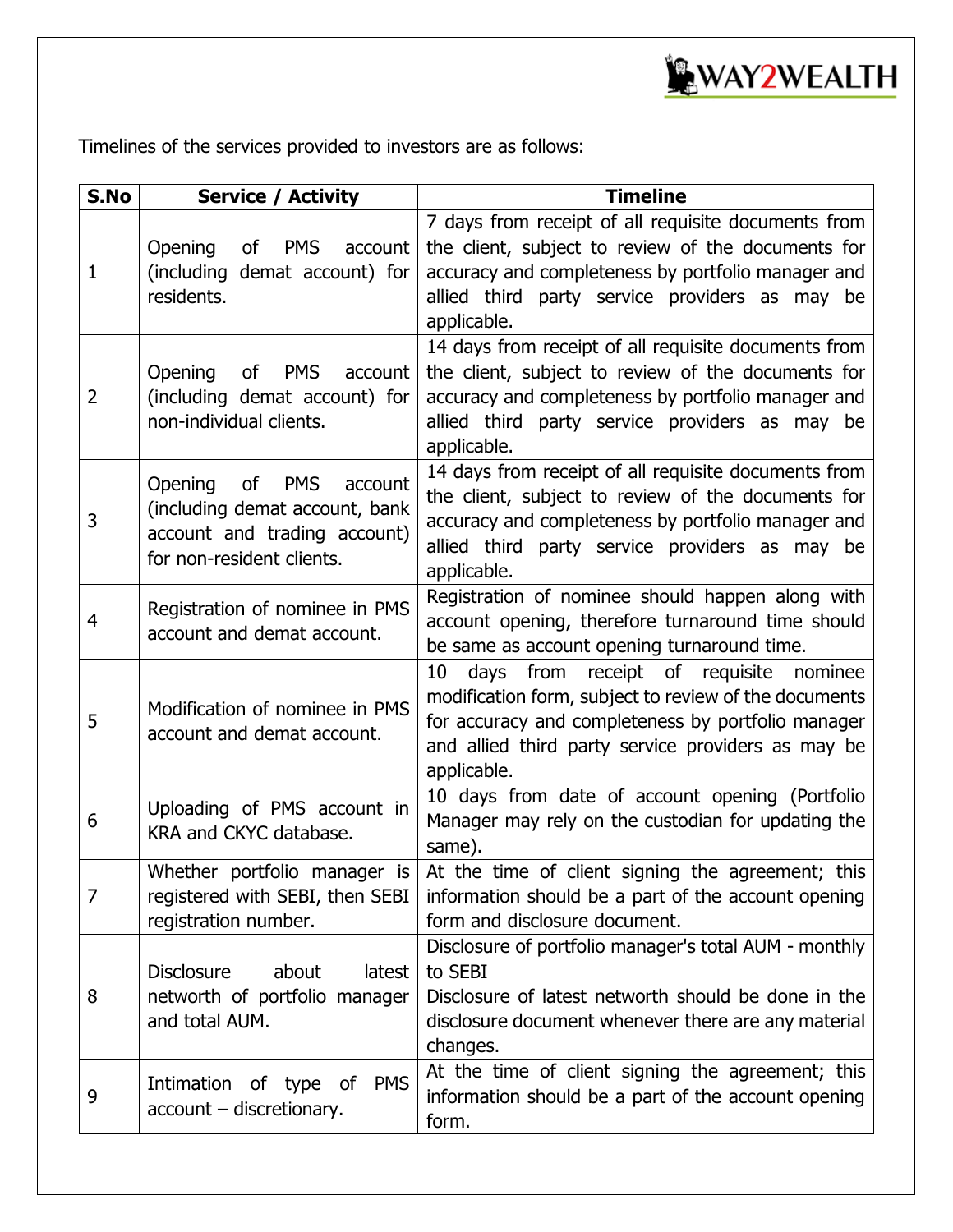

| S.No | <b>Service / Activity</b>                                                                                                              | <b>Timeline</b>                                                                                                   |  |  |  |
|------|----------------------------------------------------------------------------------------------------------------------------------------|-------------------------------------------------------------------------------------------------------------------|--|--|--|
| 10   | Intimation of type of PMS<br>account - non discretionary.                                                                              | At the time of client signing the agreement; this<br>information should be a part of the account opening<br>form. |  |  |  |
| 11   | Intimation<br>to<br>client<br>what<br>discretionary account entails<br>powers that can<br>and<br>be<br>exercised by portfolio manager. | At the time of client signing the agreement; this<br>information should be a part of the account opening<br>form. |  |  |  |
| 12   | Intimation<br>client<br>what<br>to<br>nondiscretionary<br>account<br>entails and powers that can be<br>exercised by portfolio Manager  | At the time of client signing the agreement; this<br>information should be a part of the account opening<br>form. |  |  |  |
| 13   | Copy<br>of<br>executed<br><b>PMS</b><br>agreement sent to client.                                                                      | Within 3 days of client request.                                                                                  |  |  |  |
| 14   | Frequency of disclosures<br>of<br>available eligible funds.                                                                            | All details regarding client portfolios should be shared<br>quarterly (point 26).                                 |  |  |  |
| 15   | Issuance of funds and securities<br>balance statements held<br>by<br>client.                                                           | This data should be shared on a quarterly basis or<br>upon client request.                                        |  |  |  |
| 16   | Intimation of name and demat<br>account number of custodian<br>for PMS account.                                                        | Within 3 days of PMS and demat account opening.                                                                   |  |  |  |
| 17   | Conditions of termination of<br>contract.                                                                                              | At the time of client signing the agreement; this<br>information should be a part of the account opening<br>form. |  |  |  |
| 18   | Intimation regarding PMS fees<br>modes of payment or<br>and<br>frequency of deduction.                                                 | At the time of client signing the agreement; this<br>information should be a part of the account opening<br>form. |  |  |  |
| 19   | POA taken copy providing to<br>client.                                                                                                 | Within 3 days of client request.                                                                                  |  |  |  |
| 20   | Intimation to client about what<br>all transactions can portfolio<br>manager do using PoA.                                             | At the time of client signing the agreement; this<br>information should be a part of the account opening<br>form. |  |  |  |
| 21   | Frequency of providing audited<br>reports to clients                                                                                   | Annual.                                                                                                           |  |  |  |
| 22   | Explanation of risks involved in<br>investment.                                                                                        | At the time of client signing the agreement; this<br>information should be a part of the account opening<br>form. |  |  |  |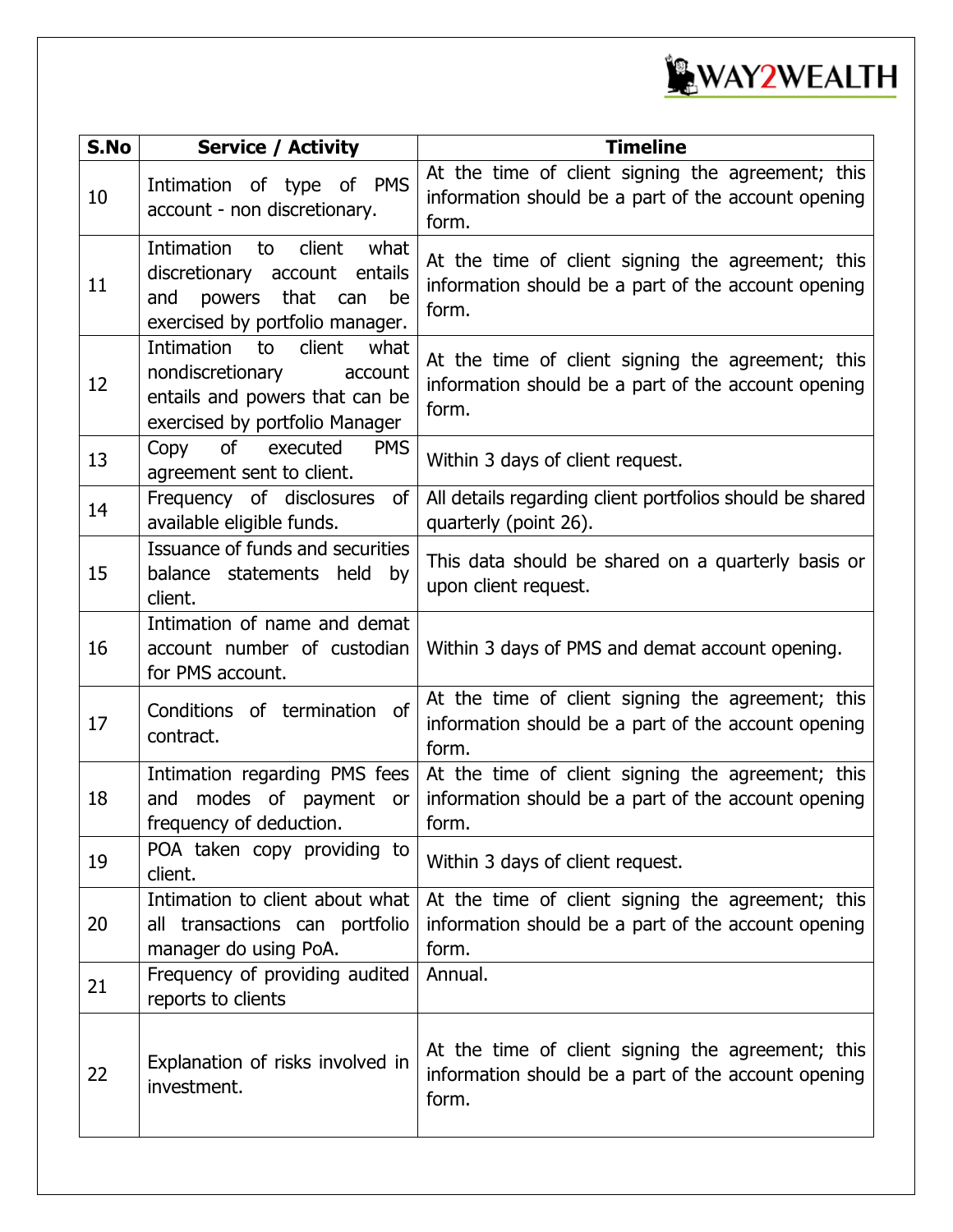

| S.No | <b>Service / Activity</b>                                                                                 | <b>Timeline</b>                                                                                                                                                                                                 |  |  |  |
|------|-----------------------------------------------------------------------------------------------------------|-----------------------------------------------------------------------------------------------------------------------------------------------------------------------------------------------------------------|--|--|--|
| 23   | Intimation of tenure of portfolio<br>investments.                                                         | Indicative tenure should be disclosed at the time of<br>client signing the agreement; this information should<br>be a part of the account opening form.                                                         |  |  |  |
| 24   | Intimation<br>clearly<br>providing<br>restrictions<br>imposed<br>by the<br>investor on portfolio manager. | Negative list of securities should be taken from the<br>client at the time of client signing the agreement; this<br>information should be a part of the account opening<br>form.                                |  |  |  |
| 25   | Intimation regarding settling of<br>client funds and securities.                                          | Settlement of funds and securities is done by the<br>Custodian. The details of clients' funds and securities<br>should be sent to the clients in the prescribed format<br>not later than on a quarterly basis.  |  |  |  |
| 26   | of<br>Frequency<br>of<br>intimation<br>undertaken<br>transactions<br>in<br>portfolio account.             | Not later than on a quarterly basis or upon clients'<br>request.                                                                                                                                                |  |  |  |
| 27   | Intimation regarding conflict of<br>interest in any transaction.                                          | The portfolio manager should provide details of<br>related party transactions and conflict of interest in<br>the Disclosure Document which should be available<br>on website of portfolio manager at all times. |  |  |  |
| 28   | providing<br>Timeline<br>for<br>disclosure<br>document<br>to<br>investor.                                 | The latest disclosure document should be provided to<br>investors prior to account opening and the latest<br>disclosure documents should be available on website<br>of portfolio manager at all times.          |  |  |  |
| 29   | Intimation to investor about<br>details of bank accounts where<br>client funds are kept.                  | Within 3 days of PMS and demat account opening                                                                                                                                                                  |  |  |  |
| 30   | <sub>of</sub><br>Redressal<br>investor<br>grievances.                                                     | Within 30 days, subject to all the information required<br>redress the complaint is provided<br>by the<br>to<br>complainant to the portfolio manager                                                            |  |  |  |

Notes:

The number of days in the above timelines indicate clear working days

### **D. Details of grievance redressal mechanism and how to access it**

1. It is mandatory for every PMS provider to register itself on SEBI SCORES (SEBI Complaint Redress System). SCORES is a centralised online complaint resolution system through which the complainant can take up his grievance against the PMS provider and subsequently view its status. [\(https://scores.gov.in/scores/Welcome.html\)](https://scores.gov.in/scores/Welcome.html)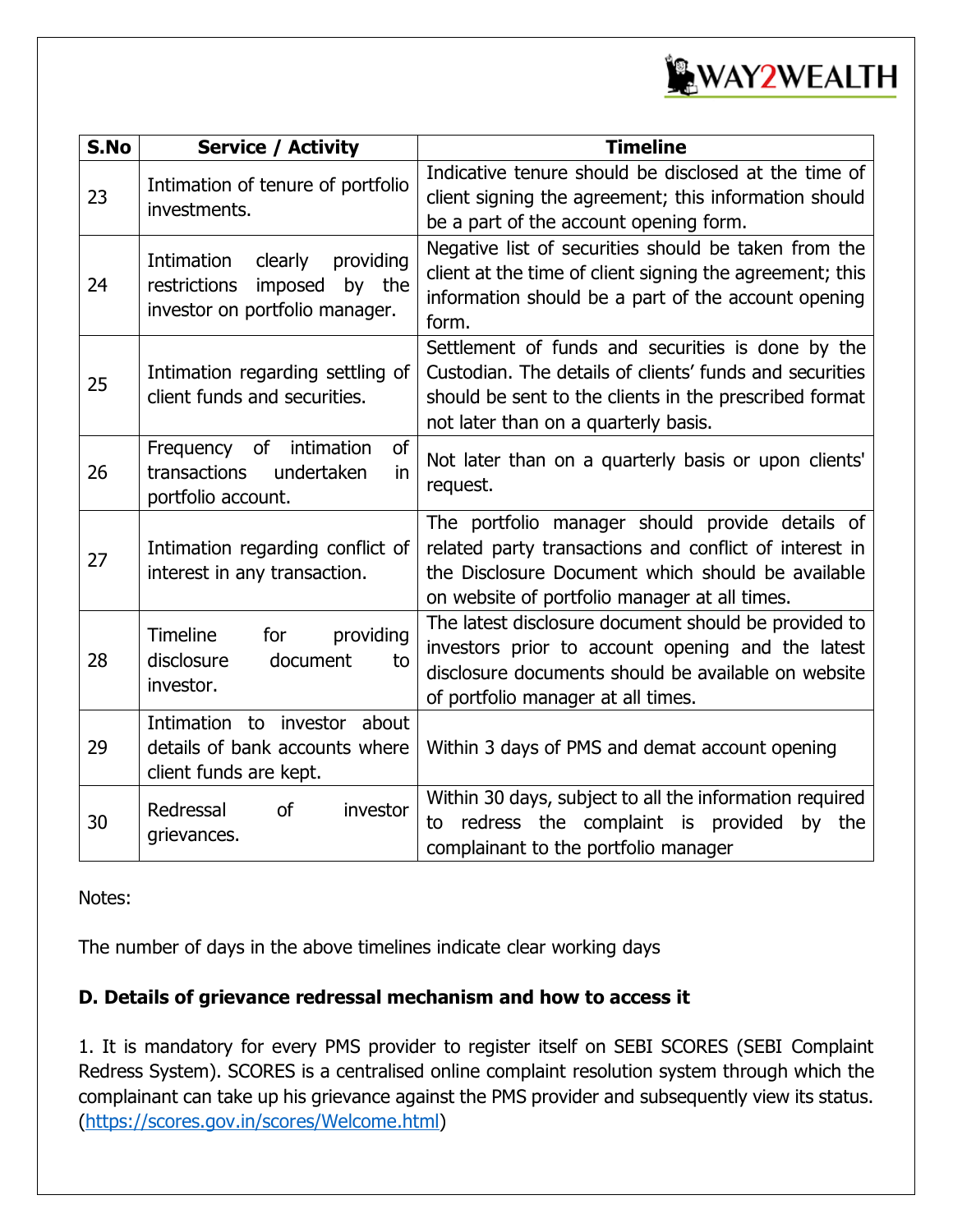

2. The details such as the name, address and telephone number of the investor relations officer of the PMS provider who attends to the investor queries and complaint should be provided in the PMS Disclosure document.

3. The grievance redressal and dispute mechanism should be mentioned in the Disclosure Document.

4. Investors can approach SEBI for redressal of their complaints. On receipt of complaints, SEBI takes up the matter with the concerned PMS provider and follows up with them.

5. Investors may send their complaints to: Office of Investor Assistance and Education, Securities and Exchange Board of India, SEBI Bhavan. Plot No. C4- A, 'G' Block, Bandra-Kurla Complex, Bandra (E), Mumbai - 400 051.

### **E. Expectations from the investors (Responsibilities of investors)**

- 1. Check registration status of the intermediary from SEBI website before availing services.
- 2. Submission of KYC documents and application form in a timely manner with signatures in appropriate places and with requisite supporting documents.
- 3. Read carefully terms and conditions of the agreement before signing the same.
- 4. Thorough study of the Disclosure Documents of the PMS to accurately understand the risks entailed by the said investment in PMS.
- 5. Accurate and sincere answers given to the questions asked in the 'Risk Questionnaire' shall help the PMS provider properly assess the risk profile of the investor.
- 6. Thorough study of the quarterly statements sent by the PMS provider to the investor intimating him about the portfolio's absolute and relative performance, its constituents and its risk profile.
- 7. Ensure providing complete details of negative list of securities as part of freeze instructions at the time of entering into PMS agreement and every time thereafter for changes, if any, in a timely manner.
- 8. To update the PMS provider in case of any change in the KYC documents and personal details and to provide the updated KYC along with the required proof.

#### **Procedure to file Complaint on SCORES:**

Filing Complaints on SCORES- Easy & quick

- a. Register on SCORES portal
- b. Mandatory details for filing complaints on SCORES: Name, PAN, Address, Mobile Number, Email ID
- c. Benefits: Effective Communication, Speedy redressal of the grievances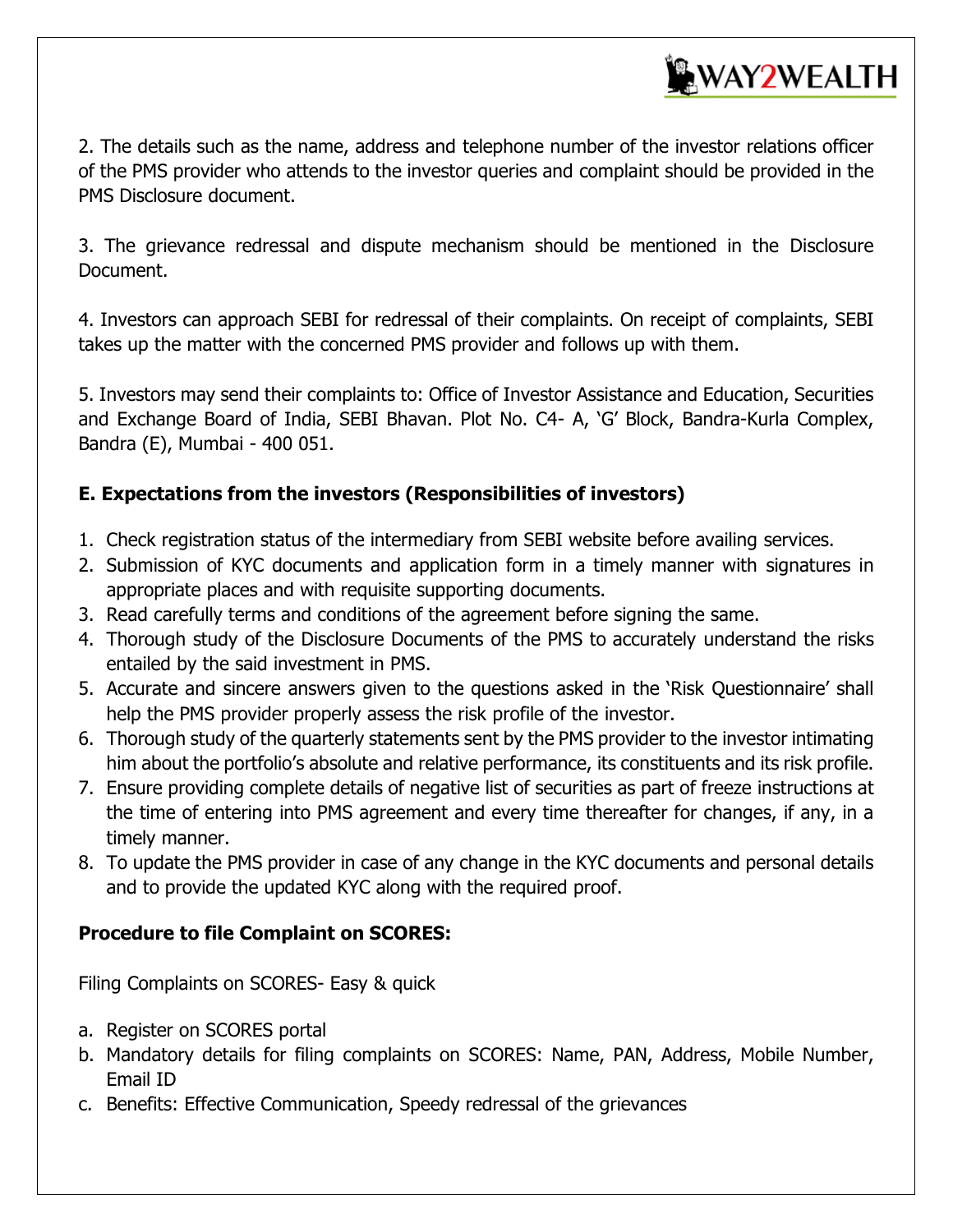

## **Data for every month ending (as on 31st May 2022)**

| Sr.<br><b>No</b> | <b>Received</b><br><b>From</b>       | <b>Carried</b><br>forward<br>from<br>previous<br>month | <b>Received</b><br>during<br>the<br>month | <b>Total</b><br><b>Pending</b> | <b>Resolved</b> | Pending at the<br>end of the month    |                                              | <b>Average</b><br><b>Resolution</b><br>time (in |
|------------------|--------------------------------------|--------------------------------------------------------|-------------------------------------------|--------------------------------|-----------------|---------------------------------------|----------------------------------------------|-------------------------------------------------|
|                  |                                      |                                                        |                                           |                                |                 | <b>Pending</b><br>for $<$ 3<br>months | <b>Pending</b><br>for $> 3$<br><b>Months</b> | days)<br>(working<br>days)                      |
|                  | <b>Directly</b><br>from<br>Investors | $\mathbf 0$                                            | $\overline{0}$                            | $\mathbf 0$                    | $\overline{0}$  | $\mathbf 0$                           | $\mathbf 0$                                  | NIL                                             |
| $\overline{2}$   | <b>SEBI</b><br>(SCORES)              | $\mathbf 0$                                            | $\mathbf 0$                               | $\mathbf 0$                    | $\overline{0}$  | $\mathbf 0$                           | $\mathbf 0$                                  | <b>NIL</b>                                      |
| 3                | <b>Depositories</b>                  | $\mathbf 0$                                            | $\mathbf 0$                               | $\mathbf 0$                    | $\overline{0}$  | $\mathbf 0$                           | $\mathbf 0$                                  | NIL                                             |
| $\overline{4}$   | Other<br><b>Sources</b><br>(if any)  | $\mathbf 0$                                            | $\overline{0}$                            | $\mathbf{0}$                   | $\Omega$        | $\mathbf 0$                           | $\mathbf{0}$                                 | NIL                                             |
| 5                | Grand<br>Total                       | $\bf{0}$                                               | $\mathbf 0$                               | $\mathbf 0$                    | 0               | $\mathbf 0$                           | 0                                            | <b>NIL</b>                                      |

## **Trend of monthly disposal of complaints**

| Sr. No.            | <b>Month</b>  | <b>Carried forward from</b><br>previous month | <b>Received</b> | <b>Resolved</b> | <b>Pending</b> |
|--------------------|---------------|-----------------------------------------------|-----------------|-----------------|----------------|
| $\mathbf{1}$       | Jun-21        | $\overline{0}$                                | $\overline{0}$  | $\overline{0}$  | $\Omega$       |
| $\overline{2}$     | Jul-21        | $\overline{0}$                                | $\overline{0}$  | $\overline{0}$  | 0              |
| 3                  | Aug-21        | $\overline{0}$                                | $\overline{0}$  | $\overline{0}$  | $\Omega$       |
| 4                  | $Sep-21$      | $\overline{0}$                                | $\overline{0}$  | $\overline{0}$  | N              |
| 5                  | Oct-21        | $\overline{0}$                                | $\overline{0}$  | $\overline{0}$  | $\Omega$       |
| 6                  | <b>Nov-21</b> | $\overline{0}$                                | $\overline{0}$  | $\mathbf 0$     | U              |
| $\overline{7}$     | $Dec-21$      | $\overline{0}$                                | $\overline{0}$  | $\overline{0}$  | $\mathbf{0}$   |
| 8                  | $Jan-22$      | $\overline{0}$                                | $\overline{0}$  | $\overline{0}$  | U              |
| 9                  | Feb-22        | $\overline{0}$                                | $\mathbf{1}$    | 1               | $\mathbf{0}$   |
| 10                 | <b>Mar-22</b> | $\Omega$                                      | $\Omega$        | $\Omega$        | $\Omega$       |
| 11                 | Apr-22        | $\overline{0}$                                | $\overline{0}$  | $\overline{0}$  | $\mathbf{0}$   |
| 12                 | $May-22$      | $\overline{0}$                                | $\Omega$        | $\Omega$        | $\Omega$       |
| <b>Grand Total</b> |               | $\mathbf 0$                                   | $\mathbf{1}$    | 1               | 0              |